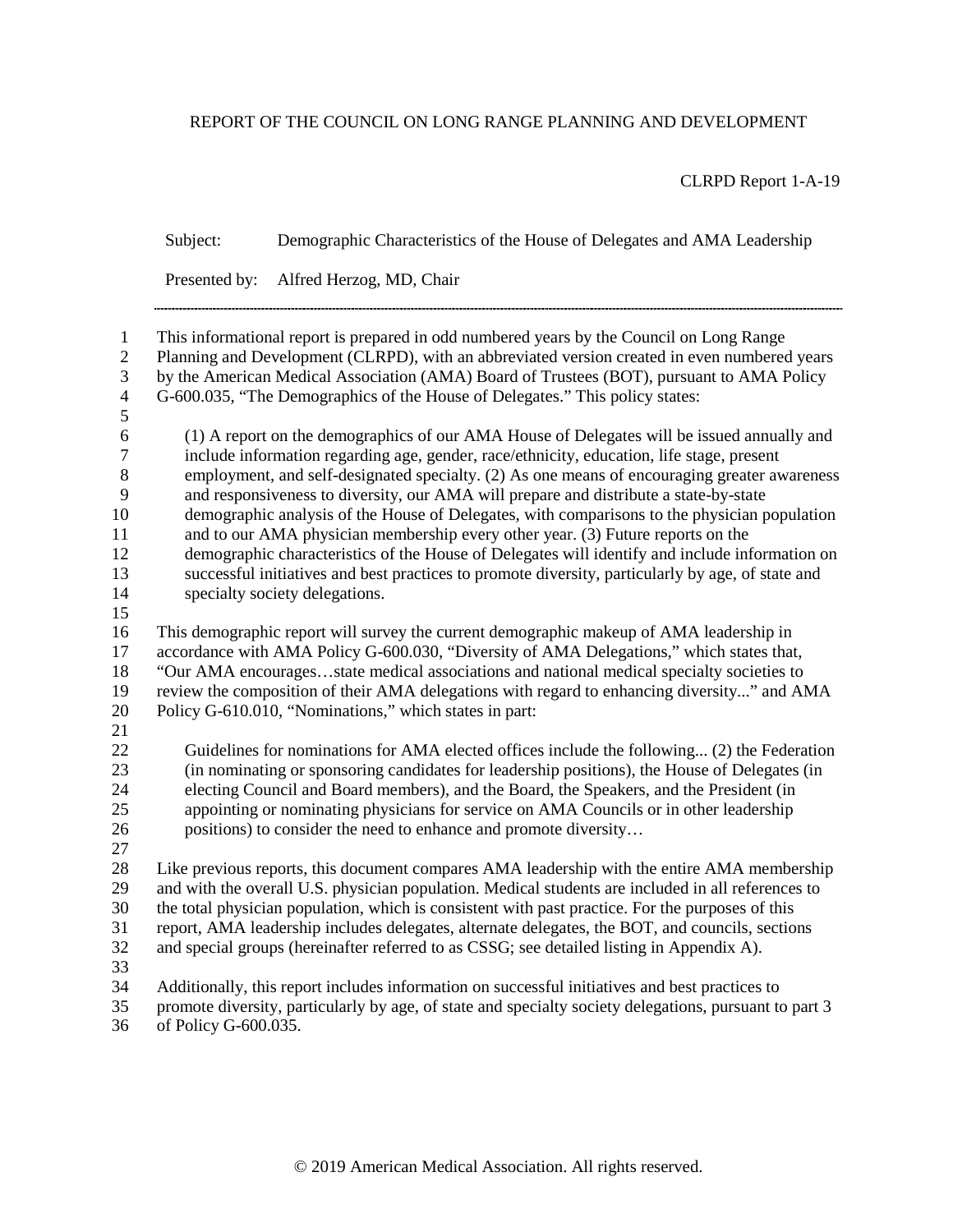### DATA SOURCES

 Lists of delegates and alternate delegates are maintained by the Office of HOD Affairs and based 4 on official rosters provided by the relevant societies. The lists used in this report reflect year-end<br>5 2018 delegation rosters. AMA council rosters as well as listings for the governing bodies of each 2018 delegation rosters. AMA council rosters as well as listings for the governing bodies of each of the sections and special groups were provided by the relevant AMA staff.

8 Data on demographic characteristics of individuals are taken from the AMA Physician Masterfile,<br>9 which provides comprehensive demographic, medical education, and other information on all

which provides comprehensive demographic, medical education, and other information on all graduates of U.S. medical schools and international medical graduates (IMGs) who have

undertaken residency training in the United States. Data on AMA members and the total physician

population are taken from the year-end 2018 Masterfile after it is considered final.

 Some key considerations must be kept in mind regarding the information in this report. Members of the BOT, the American Medical Political Action Committee (AMPAC) and the Council on Legislation who are not physicians or medical students are not included in any tables. Vacancies in delegation rosters mean the total number of delegates is fewer than the 617 allotted at the 2018 Interim Meeting, and the number of alternate delegates is nearly always less than the full allotment. Race and ethnicity information, which is provided directly by physicians, is missing for slightly over one-fifth of AMA members (20.8%) and the total U.S. physician population (22.3%), limiting the ability to draw firm conclusions.

 Readers are reminded that most AMA leadership groups considered herein designate seats for students and resident/fellow physicians. This affects some characteristics, particularly age, as well as the makeup of age-related groups, namely the student, resident, and young physician sections.

## CHARACTERISTICS OF AMA LEADERSHIP

 Table 1 displays the basic characteristics of AMA leadership, AMA members, and all physicians and medical students. Raw counts for Tables 1 and 2 can be found in Appendix A. Upward- and downward-pointing arrows indicate an increase or decrease of at least two percentage points compared to CLRPD 2-A-17, "Demographic Characteristics of the House of Delegates and AMA Leadership"; the following observations refer to changes since CLRPD Report 2-A-17. Changes are not highlighted for the BOT due to the small number of Board members.

 • The demographic characteristics of delegates to the HOD remained largely unchanged; the only demographic group among which a change of greater than two percentage points was observed was among White, non-Hispanic delegates, who made up 72.8% of all delegates in 2016, and 70.2% in 2018, a decrease of 2.6 percentage points.

 • Among alternate delegates, increases of greater than two percentage points were observed among those age 40-49 (+2.5 percentage points) and among women (+4.8), while the percentage of male alternate delegates decreased by 4.8 percentage points.

- Among CSSG, increased representation was observed among those under age 40 (+3.8) and among females (+8.3), while decreased representation was observed among males (-8.3) and in the 60-69 age group (-5.6).
- Members under age 40 now make up over half of the Association's membership (51.5%), an increase of 2.3 percentage points over 2016. Additionally, the proportion of White, non-Hispanic AMA members decreased by 3.4 percentage points. However, the percentage of
- AMA members for whom race/ethnicity information was unavailable increased by 4.0
- percentage points.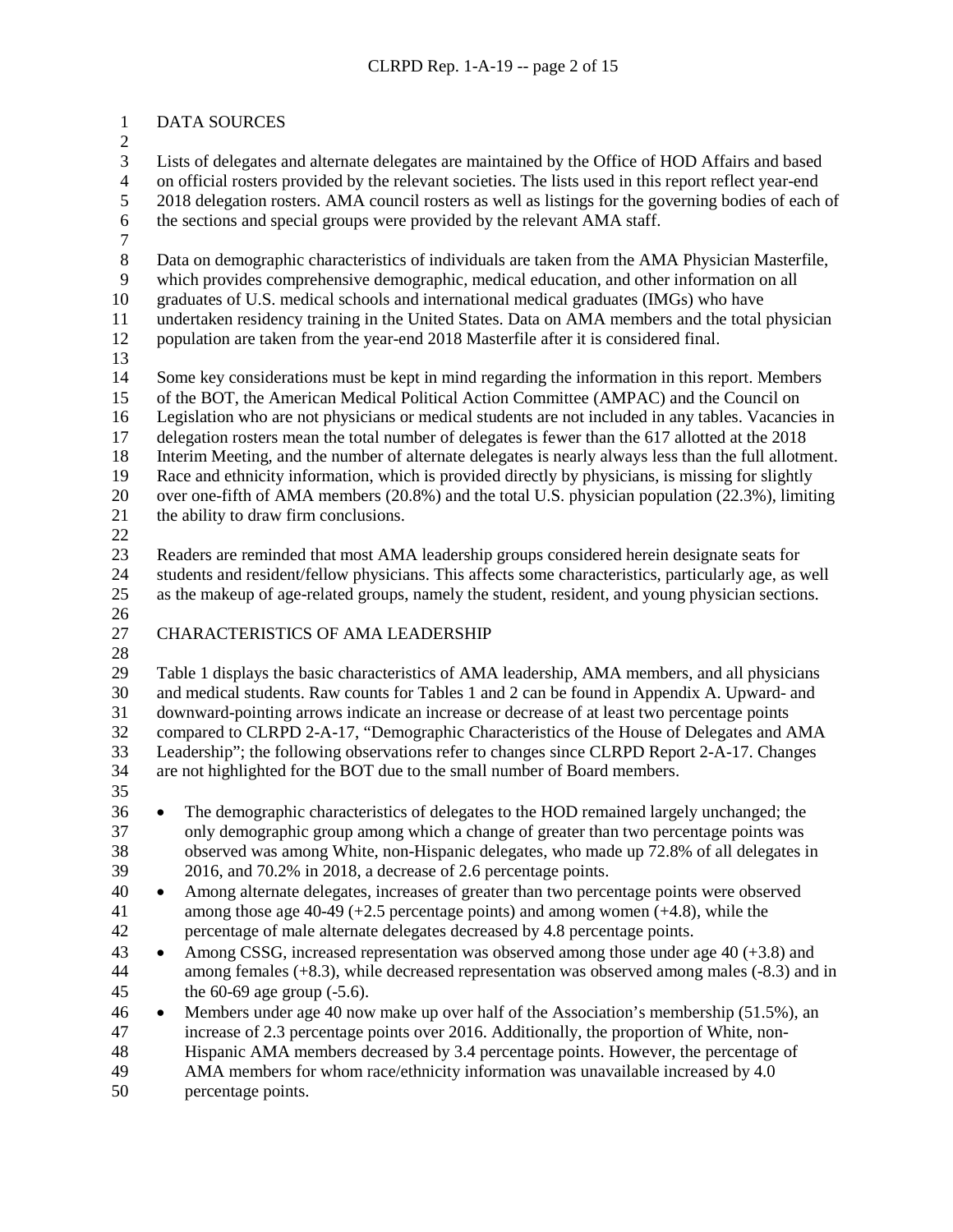|                                            | Delegates | Alternate<br>Delegates | Board of<br>$T$ rustees <sup>1</sup> | Councils<br>and<br>Leadership<br>of Sections<br>and Special<br>$Groups^2$ | <b>AMA</b><br><b>Members</b> | All Physicians and<br><b>Medical Students</b> |
|--------------------------------------------|-----------|------------------------|--------------------------------------|---------------------------------------------------------------------------|------------------------------|-----------------------------------------------|
| Count                                      | $594^3$   | 401                    | 20                                   | 170                                                                       | 250,253                      | 1,341,682                                     |
| Mean Age $(Years)^4$                       | 56.4      | 51.1                   | 57.0                                 | 50.4                                                                      | 46.0                         | 51.0                                          |
| Age distribution                           |           |                        |                                      |                                                                           |                              |                                               |
| Under Age 40                               | 14.1%     | 22.7%                  | 10.0%                                | 32.9%1                                                                    | 51.5%1                       | 29.7%                                         |
| 40-49 Years                                | 10.4%     | 18.7%1                 | 15.0%                                | 11.2%                                                                     | 9.7%                         | 18.5%                                         |
| 50-59 Years                                | 22.2%     | 23.9%                  | 15.0%                                | 15.3%                                                                     | 9.9%                         | 17.4%                                         |
| 60-69 Years                                | 34.5%     | 26.2%                  | 55.0%                                | 24.7%↓                                                                    | 10.8%                        | 16.9%                                         |
| 70 or More                                 | 18.7%     | 8.5%                   | 5.0%                                 | 15.9%                                                                     | 18.1%                        | 17.5%                                         |
| Gender                                     |           |                        |                                      |                                                                           |                              |                                               |
| Male                                       | 73.6%     | 66.8%↓                 | 70.0%                                | 53.5%↓                                                                    | 64.3%                        | 64.8%                                         |
| Female                                     | 26.4%     | 33.2%↑                 | 30.0%                                | 46.5%↑                                                                    | 35.7%                        | 34.7%                                         |
| Unknown                                    | $0.0\%$   | $0.0\%$                | $0.0\%$                              | $0.0\%$                                                                   | 0.1%                         | 0.5%                                          |
| <b>Race/ethnicity</b>                      |           |                        |                                      |                                                                           |                              |                                               |
| White, Non-Hispanic                        | 70.2%↓    | 66.6%                  | 70.0%                                | 59.4%                                                                     | 52.7%↓                       | 51.0%                                         |
| Black, Non-Hispanic                        | 5.1%      | 4.0%                   | 15.0%                                | 7.1%                                                                      | 4.6%                         | 4.2%                                          |
| Hispanic                                   | 2.9%      | 4.7%                   | $0.0\%$                              | 6.5%                                                                      | 5.5%                         | 5.5%                                          |
| Asian/Asian American                       | 9.1%      | 13.5%                  | 5.0%                                 | 15.3%                                                                     | 14.6%                        | 15.3%                                         |
| Native American                            | 0.2%      | 0.0%                   | 0.0%                                 | 0.0%                                                                      | 0.3%                         | 0.3%                                          |
| Other <sup><math>\overline{5}</math></sup> | 1.5%      | 1.0%                   | 0.0%                                 | 1.2%                                                                      | 1.4%                         | 1.4%                                          |
| Unknown                                    | 11.1%     | 10.2%                  | 10.0%                                | 10.6%                                                                     | 20.8%1                       | 22.3%                                         |
| <b>Education</b>                           |           |                        |                                      |                                                                           |                              |                                               |
| <b>US</b> or Canada                        | 93.3%     | 90.8%                  | 95.0%                                | 90.0%                                                                     | 82.6%                        | 77.1%                                         |
| <b>IMG</b>                                 | 6.7%      | 9.2%                   | 5.0%                                 | 10.0%                                                                     | 17.4%                        | 22.9%                                         |

Table 1. Basic Demographic Characteristics of AMA Leadership

- 1 Table 2 displays life stage, present employment and self-designated specialty of AMA leadership.
- 2
- Residents, interns and fellows now make up nearly one quarter of all AMA members (24.7%), an increase of 3.0 percentage points over 2016. an increase of 3.0 percentage points over 2016.
- 5 Among delegates, only those employed by medical schools (-2.4) saw a change of two 6 percentage points or greater.
- 7 The percentage of student alternate delegates decreased (-2.4) while the percentage of
- 8 established alternate delegates increased (+3.8). Changes of two percentage points or greater 9 were also observed among self-employed solo practice (-3.0), student (-2.4), OB/GYN (-2.2) 10 group practice  $(+3.8)$  and family medicine  $(+2.1)$  alternate delegates.
- <span id="page-2-1"></span><span id="page-2-0"></span>11 • Young physician representation among CSSG increased by 5.9 percentage points, while the 12 percentage of established physicians (age 40-64) declined by 3.5 percentage points.

<sup>&</sup>lt;sup>1</sup> Numbers do not include the public member of the Board of Trustees, who is not a physician.

<span id="page-2-2"></span><sup>2</sup> Numbers do not include non-physicians on the Council on Legislation and AMPAC. In addition, Appendix A contains a listing of the AMA councils, sections, and special groups.

<sup>&</sup>lt;sup>3</sup> Numbers include medical students and residents endorsed by their states for delegate and alternate delegate positions.

<span id="page-2-3"></span><sup>4</sup> Age as of December 31. Mean age is the arithmetic average.

<span id="page-2-4"></span><sup>↑</sup> Indicates an increase of at least two percentage points compared with 2016.

<sup>↓</sup> Indicates a decrease of at least two percentage points compared with 2016.

<span id="page-2-6"></span><span id="page-2-5"></span><sup>5</sup> Includes other self-reported racial and ethnic groups.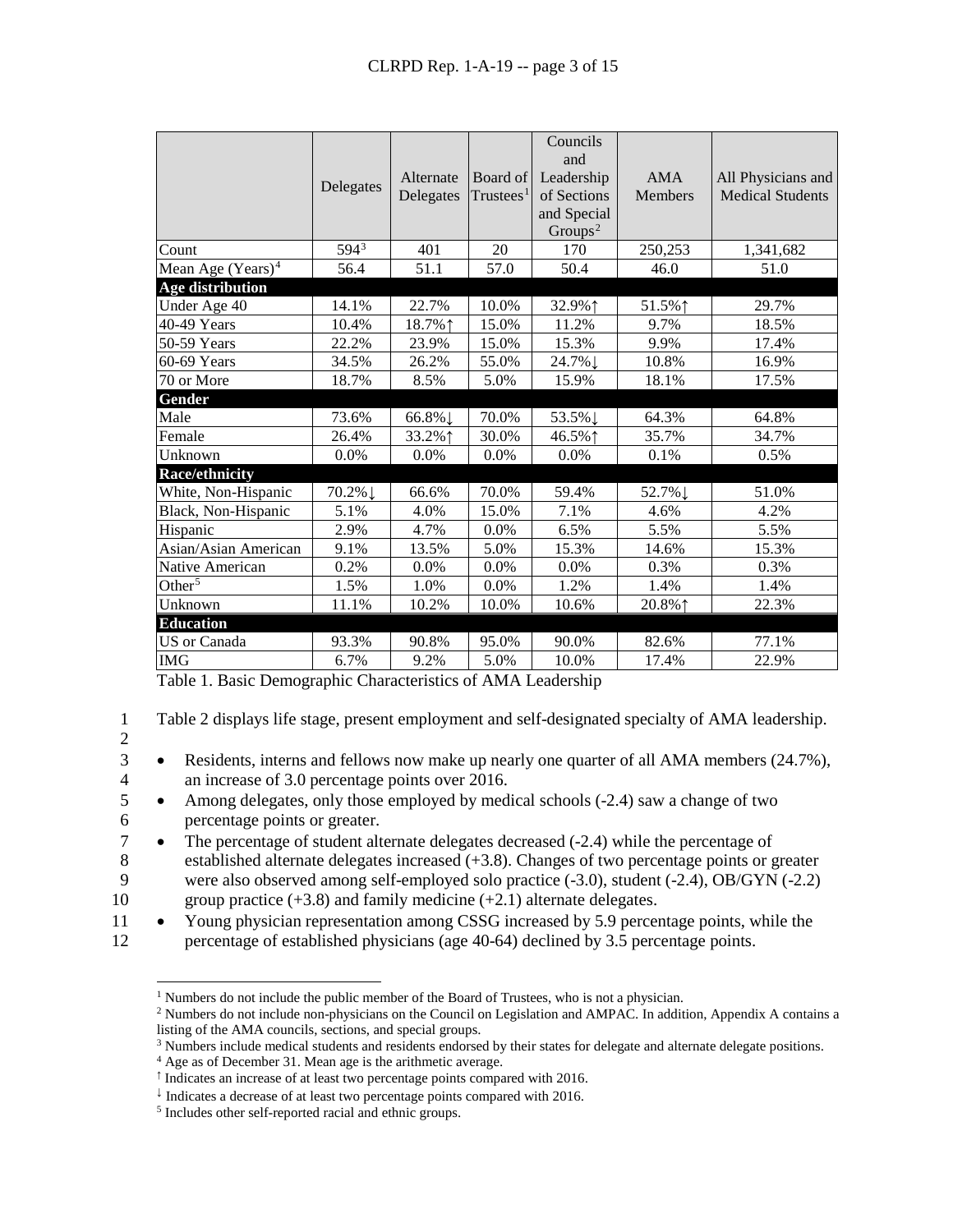|                                                       | Delegates | Alternate<br>Delegates | Board of<br><b>Trustees</b> | Councils<br>and<br>Leadership<br>of Sections<br>and Special<br>Groups | <b>AMA</b><br><b>Members</b> | All<br>Physicians<br>and Medical<br><b>Students</b> |
|-------------------------------------------------------|-----------|------------------------|-----------------------------|-----------------------------------------------------------------------|------------------------------|-----------------------------------------------------|
| Count                                                 | 594       | 401                    | 20                          | 170                                                                   | 250,253                      | 1,341,682                                           |
| <b>Life Stage</b>                                     |           |                        |                             |                                                                       |                              |                                                     |
| Student <sup>1</sup>                                  | 5.1%      | $6.2\%$                | 5.0%                        | 11.8%                                                                 | 22.5%                        | 8.1%                                                |
| Resident <sup>1</sup>                                 | 5.2%      | 5.7%                   | 5.0%                        | 11.2%                                                                 | 24.7%1                       | 10.4%                                               |
| Young (under 40 or first 8 years<br>in practice) $^2$ | 5.2%      | 13.7%                  | 5.0%                        | 15.9%↑                                                                | 7.9%                         | $15.6\%$                                            |
| Established (40-64)                                   | 49.8%     | 52.4% 1                | 50.0%                       | 34.1%                                                                 | 21.8%                        | 40.5%1                                              |
| Senior $(65+)$ <sup>2</sup>                           | 34.7%     | 21.9%                  | 35.0%                       | 27.1%                                                                 | 23.2%                        | 25.4%                                               |
| <b>Present Employment</b>                             |           |                        |                             |                                                                       |                              |                                                     |
| Self-employed Solo Practice                           | 15.0%     | 9.7%↓                  | 25.0%                       | 12.4%                                                                 | 7.7%                         | 8.6%                                                |
| Two Physician Practice                                | 2.2%      | 2.2%                   | 5.0%                        | 1.2%                                                                  | 1.4%                         | 1.6%                                                |
| <b>Group Practice</b>                                 | 40.4%     | 39.9%↑                 | 35.0%                       | 27.6%                                                                 | 22.4%                        | 40.6%                                               |
| Non-Government Hospital                               | 5.1%      | 5.7%                   | 0.0%                        | $4.1\%$                                                               | 2.5%                         | 3.1%                                                |
| <b>State or Local Government</b>                      |           |                        |                             |                                                                       |                              |                                                     |
| Hospital                                              | 10.4%     | 11.5%                  | 10.0%                       | 11.8%                                                                 | 4.2%                         | 6.9%                                                |
| <b>HMO</b>                                            | 0.7%      | 1.2%                   | 0.0%                        | 0.6%                                                                  | 0.1%                         | 0.2%                                                |
| Medical School                                        | $4.2\%$   | 5.2%                   | 10.0%                       | 8.8%                                                                  | 1.1%                         | 1.6%                                                |
| <b>US</b> Government                                  | 3.7%      | 5.0%                   | 0.0%                        | 2.4%                                                                  | 1.1%                         | 1.9%                                                |
| <b>Locum Tenens</b>                                   | 0.2%      | 0.2%                   | 0.0%                        | 0.0%                                                                  | 0.2%                         | 0.2%                                                |
| Retired/Inactive                                      | 7.2%      | 4.7%                   | 0.0%                        | 7.1%                                                                  | 11.0%                        | 11.7%                                               |
| Resident/Intern/Fellow                                | 5.2%      | 5.7%                   | 5.0%                        | 11.2%                                                                 | 24.7%1                       | 10.4%                                               |
| Student                                               | 5.1%      | $6.2\%$                | 5.0%                        | 11.8%                                                                 | 22.5%                        | 8.1%                                                |
| Other/Unknown                                         | 0.7%      | 2.5%                   | 5.0%                        | 1.2%                                                                  | 1.1%                         | 5.0%                                                |
| Self-designated specialty <sup>3</sup>                |           |                        |                             |                                                                       |                              |                                                     |
| <b>Family Medicine</b>                                | 10.6%     | 11.0%↑                 | 15.0%                       | $6.5\%$                                                               | 8.5%                         | 11.6%                                               |
| <b>Internal Medicine</b>                              | 21.2%     | 20.2%                  | 25.0%                       | 14.7% ↓                                                               | 19.3%                        | 22.9%                                               |
| Surgery                                               | 23.6%     | 20.4%                  | 15.0%                       | 19.4%                                                                 | 13.6%                        | 13.3%                                               |
| Pediatrics                                            | 4.2%      | 4.0%                   | $0.0\%$                     | 7.1%                                                                  | 5.0%                         | 8.7%                                                |
| OB/GYN                                                | 6.6%      | 4.2%                   | 0.0%                        | 9.4%1                                                                 | 5.0%                         | 4.7%                                                |
| Radiology                                             | 4.9%      | 5.7%                   | 5.0%                        | 4.7%                                                                  | 3.5%                         | 4.5%                                                |
| Psychiatry                                            | 4.9%      | 3.5%                   | 5.0%                        | 8.2%                                                                  | 4.0%                         | 5.2%                                                |
| Anesthesiology                                        | 3.5%      | 3.7%                   | 10.0%                       | 3.5%                                                                  | 3.6%                         | 4.6%                                                |
| Pathology                                             | 2.0%      | 3.2%                   | $0.0\%$                     | 0.6%                                                                  | 1.7%                         | 2.2%                                                |
| Other Specialty                                       | 13.5%     | 17.7%                  | 20.0%                       | 14.1%                                                                 | 13.3%                        | 14.3%                                               |
| Student                                               | 5.1%      | $6.2\%$                | 5.0%                        | 11.8%                                                                 | 22.5%                        | 8.1%                                                |

Table 2. Life Stage, Present Employment and Self-Designated Specialty of AMA Leadership

1 For further data, including information on state medical associations and national medical specialty

<span id="page-3-0"></span>2 societies, please see Appendix A.

<sup>&</sup>lt;sup>1</sup> Students and residents are so categorized without regard to age.

<sup>↓</sup> Indicates a decrease of at least two percentage points compared with 2016.

<span id="page-3-2"></span><span id="page-3-1"></span><sup>&</sup>lt;sup>2</sup> Age delineation reflects section/group definition of its membership.

<span id="page-3-3"></span><sup>↑</sup> Indicates an increase of at least two percentage points compared with 2016.

<span id="page-3-4"></span><sup>&</sup>lt;sup>3</sup> See Appendix B for a listing of specialty classifications.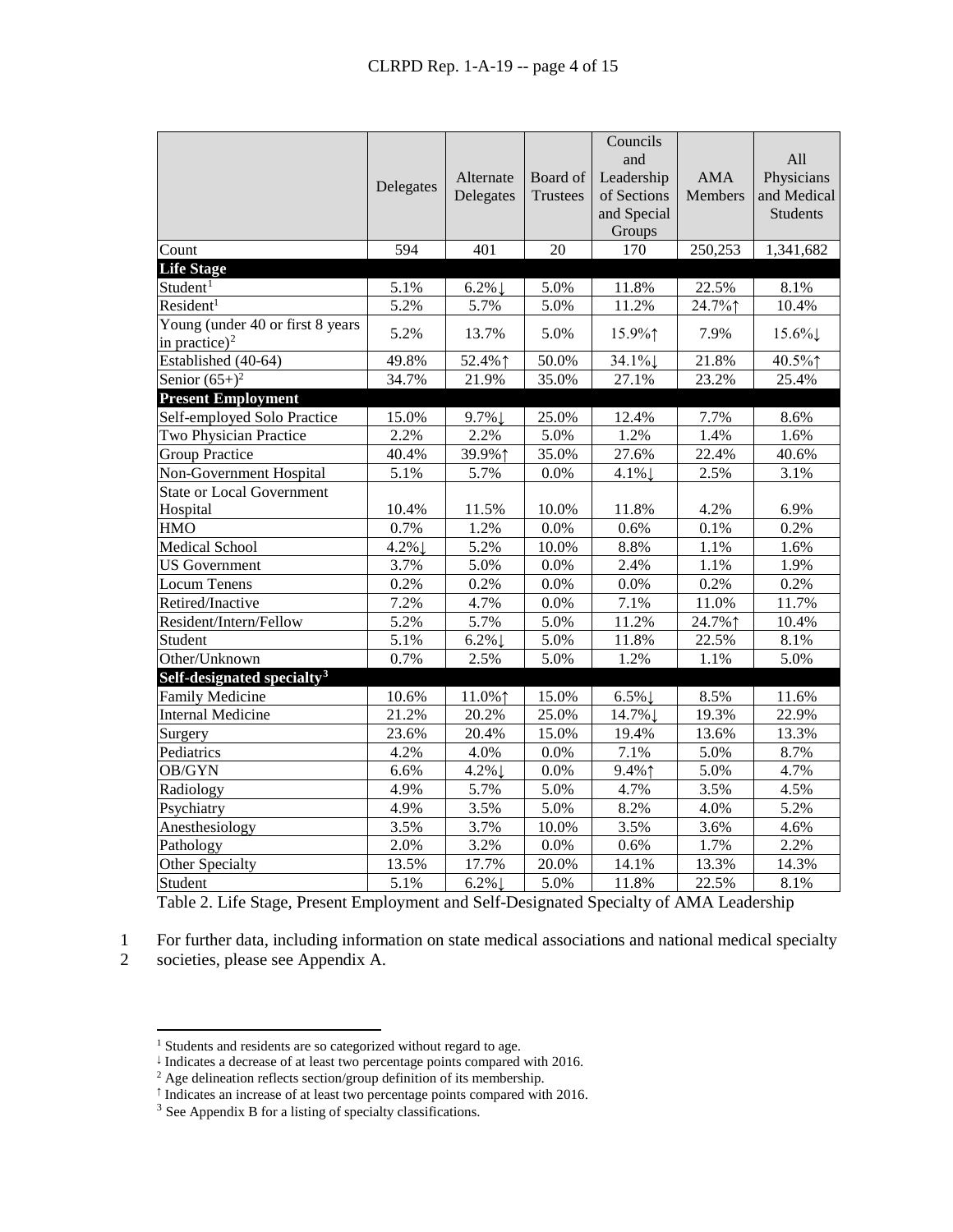| $\mathbf{1}$                                                                               | PROMOTING DIVERSITY AMONG DELEGATIONS                                                                                                                                                                                                                                                                                                                                                                                                                                                                                                                                                                                                                                                                                                                                                                                                                                                                                                                                                                                                                                                                                                          |
|--------------------------------------------------------------------------------------------|------------------------------------------------------------------------------------------------------------------------------------------------------------------------------------------------------------------------------------------------------------------------------------------------------------------------------------------------------------------------------------------------------------------------------------------------------------------------------------------------------------------------------------------------------------------------------------------------------------------------------------------------------------------------------------------------------------------------------------------------------------------------------------------------------------------------------------------------------------------------------------------------------------------------------------------------------------------------------------------------------------------------------------------------------------------------------------------------------------------------------------------------|
| $\overline{c}$<br>3<br>$\overline{4}$<br>5<br>$\sqrt{6}$                                   | Pursuant to Part 3 of AMA Policy G-600.035, CLRPD queried state and specialty societies on<br>initiatives they have instituted to encourage diversity, particularly by age, among their delegations,<br>and the outcomes of these initiatives.                                                                                                                                                                                                                                                                                                                                                                                                                                                                                                                                                                                                                                                                                                                                                                                                                                                                                                 |
| $\boldsymbol{7}$<br>$8\,$<br>9<br>10<br>11<br>12<br>13<br>14<br>15<br>16<br>17<br>18<br>19 | In general, associations and societies that have implemented one or more initiatives aimed at<br>increasing diversity have reported some degree of success. Most often, they defined success as<br>leadership demographics more closely aligned with those of the society's membership at large<br>and/or the demographic characteristics of the physician population in the society's geographic area.<br>Other measures of success included decreases in the average age of delegates, greater recruitment<br>of candidates with diverse demographic characteristics to specialties and/or specialty societies, and<br>increased participation and subsequent engagement within societies by early career physicians.<br>Please note that some initiatives mentioned by respondents were included in CLRPD Reports 3-A-<br>15, "Best Practices and Successful Efforts to Increase Diversity, by Age, of AMA Delegates and<br>Alternate Delegates," and 2-A-17, "Demographic Characteristics of the House of Delegates and<br>AMA Leadership," and not duplicated in this document. Please refer to those reports for further<br>information. |
| 20<br>21<br>$22\,$<br>23<br>24<br>25<br>26<br>27<br>28<br>29<br>30<br>31                   | Task forces: Several societies have instituted task forces on diversity, inclusion and leadership<br>$\bullet$<br>to identify solutions that may be beneficial to their specific society. This may be particularly<br>useful as solutions are not "one-size-fits-all," and initiatives that may be possible for one<br>society may be impossible for another to implement. These task forces considered a variety of<br>elements of diversity, including but not limited to age, race, ethnicity and gender identity. One<br>society reported that the task force resulted in the development of a Minority Affairs Section<br>specific to the society. More than one of these task forces recommended and/or led to the<br>development of minority mentoring programs to encourage minority candidates to consider<br>future leadership roles within their societies and/or encourage minority candidates to consider<br>careers in specific specialties (see below).                                                                                                                                                                         |
| 32<br>33<br>34<br>35<br>36<br>37<br>38<br>39<br>40<br>41                                   | Specific positions for younger physicians and trainees: Many societies mentioned that certain<br>$\bullet$<br>positions within their organizations are set aside for residents/fellows and/or young physicians.<br>Some of these included seats on their societies' boards of trustees, councils, and delegations to<br>the AMA HOD. One society indicated that they aimed to have at least half of their delegation<br>made up of younger physicians and the other half of seasoned mentors. Another society<br>indicated that while positions were not mandated, current leaders were encouraged to identify<br>and reach out to younger colleagues who they believed would be good candidates for<br>leadership roles in the future. Another association makes use of funds donated to its foundation<br>to subsidize students and residents to attend AMA meetings.                                                                                                                                                                                                                                                                        |
| 42<br>43<br>44<br>45<br>46<br>47<br>48<br>49                                               | Efforts to recruit women and minority candidates to specialties: Multiple specialty societies<br>$\bullet$<br>indicated that they were currently engaged in initiatives to recruit more female and minority<br>candidates into their specialties, increase the number of underrepresented minorities that apply<br>and are accepted to residency programs, and/or increase interest in their specialties among<br>minority college and medical school students. One society that has implemented such an effort<br>indicated that while no initiative was in place with the specific goal of promoting diversity<br>among society leadership, diversity at annual meetings had increased, and the society has<br>worked to develop ways that trainees and early career members can engage with the                                                                                                                                                                                                                                                                                                                                             |

organization and its programs.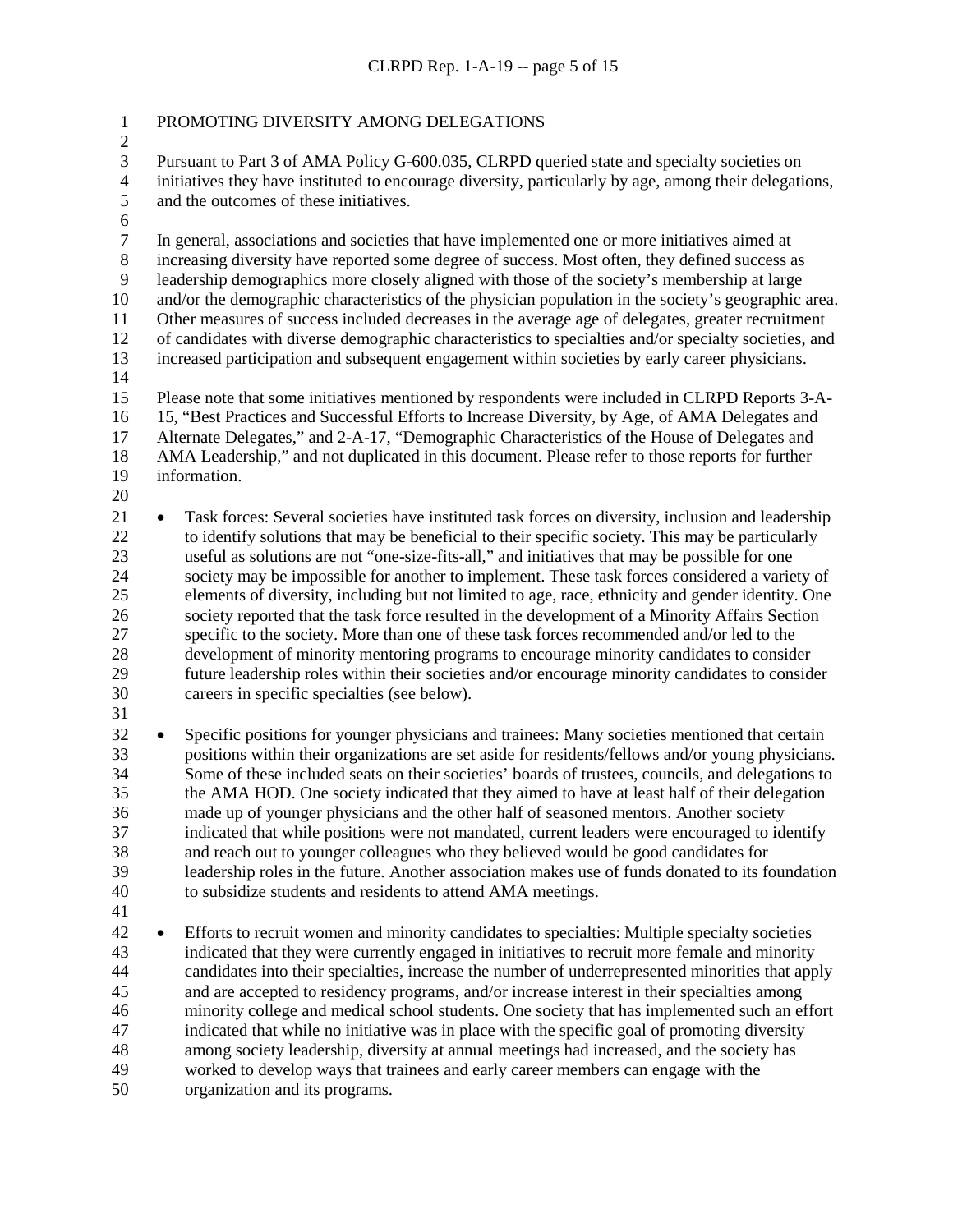• Minority mentorship programs: Specific types of initiatives aimed at recruiting diverse candidates to specific specialties mentioned by multiple societies were mentorship programs. 3 These programs attempt to attract minority medical students to careers in specific specialties,<br>4 and participation in related specialty societies. One society's program provides grants to 20 and participation in related specialty societies. One society's program provides grants to 20 recipients, focusing in particular on third and fourth year medical students who have indicated 6 strong interest in entering the society's specialty; approximately one in three program<br>
7 participants go on to match in the specialty. This society has also implemented a "Dive 7 participants go on to match in the specialty. This society has also implemented a "Diversity<br>8 Champion" initiative, which aims to encourage all residency programs within the specialty t Champion" initiative, which aims to encourage all residency programs within the specialty to 9 appoint a diversity champion, an individual focused on outreach to medical schools, holistic review of residency applicants, expanded cultural competency among residency programs, and review of residency applicants, expanded cultural competency among residency programs, and other efforts.

 • Candidate nominating committees: A number of societies indicated that the use of nominating committees to identify candidates for leadership roles has led to improved diversity among candidates and leaders. Nominating committees are often encouraged to consider the demographic makeup of societies, as well as those of leadership, including boards of trustees, delegations, etc. In addition to demographic characteristics previously listed, other elements of diversity considered by nominating committees included specialty, practice setting and geographic region. Multiple societies indicated that nominating committee members are appointed for a set number of years and selected from varied geographic areas.

 CLRPD applauds those associations and societies currently engaged in efforts to increase diversity among their leadership and specialties, while also recognizing that various limitations exist that may make such efforts difficult to implement. The Council hopes, however, that the initiatives above may act as useful examples for those associations and societies considering strategies by which to promote diversity among their own membership and leaders.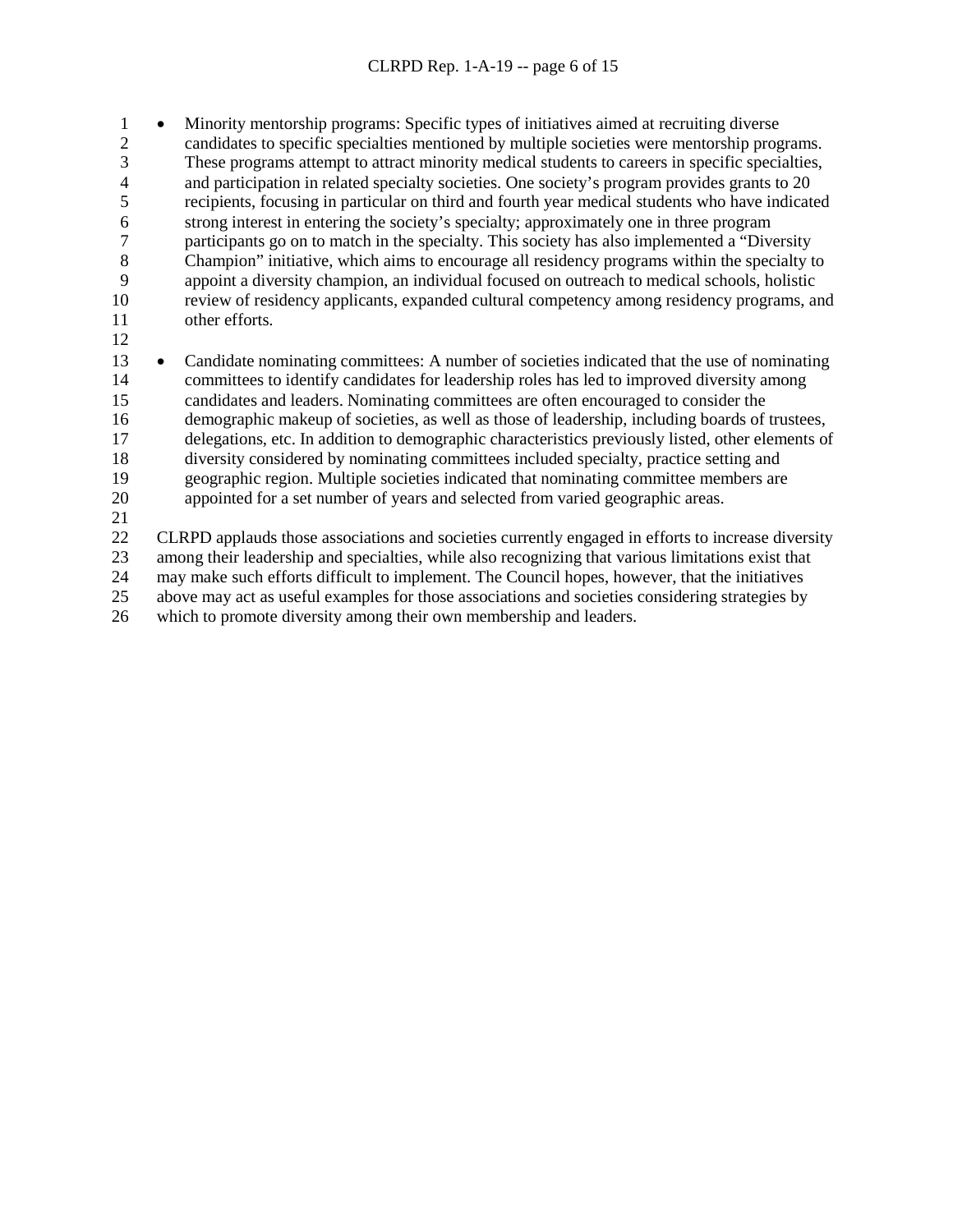### APPENDIX A

| Table 5. Dasie Demographie Characteristics of Tuvil's Leadership | Delegates | Alternate<br>Delegates | Board of<br>T<br>rustees <sup>1</sup> | Councils and<br>Leadership of<br>Sections and<br>Special<br>Groups <sup>2</sup> | <b>AMA</b><br><b>Members</b> | All<br>Physicians<br>and Medical<br><b>Students</b> |
|------------------------------------------------------------------|-----------|------------------------|---------------------------------------|---------------------------------------------------------------------------------|------------------------------|-----------------------------------------------------|
| Count                                                            | 594       | 401                    | 20                                    | 170                                                                             | 250,253                      | 1,341,682                                           |
| Mean Age $(Years)^3$                                             | 56.4      | 51.1                   | 57.0                                  | 50.4                                                                            | 46.0                         | 51.0                                                |
| <b>Age distribution</b>                                          |           |                        |                                       |                                                                                 |                              |                                                     |
| Under Age 40                                                     | 84        | 91                     | $\overline{2}$                        | 56                                                                              | 128,935                      | 399,122                                             |
| $40-49$ years                                                    | 62        | 75                     | 3                                     | 19                                                                              | 24,268                       | 248,239                                             |
| $50-59$ years                                                    | 132       | 96                     | 3                                     | 26                                                                              | 24,709                       | 232,842                                             |
| $60-69$ years                                                    | 205       | 105                    | 11                                    | 42                                                                              | 27,141                       | 226,440                                             |
| 70 or more                                                       | 111       | 34                     | 1                                     | 27                                                                              | 45,200                       | 235,039                                             |
| Gender                                                           |           |                        |                                       |                                                                                 |                              |                                                     |
| Male                                                             | 437       | 268                    | 14                                    | 91                                                                              | 160,796                      | 868,937                                             |
| Female                                                           | 157       | 133                    | 6                                     | 79                                                                              | 89,245                       | 465,592                                             |
| Unknown                                                          | $\Omega$  | $\Omega$               | $\overline{0}$                        | $\Omega$                                                                        | 212                          | 7,153                                               |
| <b>Race/ethnicity</b>                                            |           |                        |                                       |                                                                                 |                              |                                                     |
| White, Non-Hispanic                                              | 417       | 267                    | 14                                    | 101                                                                             | 131,898                      | 684,276                                             |
| Black, Non-Hispanic                                              | 30        | 16                     | 3                                     | 12                                                                              | 11,587                       | 56,495                                              |
| Hispanic                                                         | 17        | 19                     | $\boldsymbol{0}$                      | 11                                                                              | 13,809                       | 73,990                                              |
| Asian/Asian American                                             | 54        | 54                     | 1                                     | 26                                                                              | 36,656                       | 204,640                                             |
| Native American                                                  | 1         | $\mathbf{0}$           | $\boldsymbol{0}$                      | $\Omega$                                                                        | 875                          | 3,496                                               |
| Other <sup>4</sup>                                               | 9         | $\overline{4}$         | $\boldsymbol{0}$                      | $\overline{c}$                                                                  | 3,477                        | 19,266                                              |
| Unknown                                                          | 66        | 41                     | $\mathfrak{D}$                        | 18                                                                              | 51,951                       | 299,519                                             |
| <b>Education</b>                                                 |           |                        |                                       |                                                                                 |                              |                                                     |
| US or Canada                                                     | 554       | 364                    | 19                                    | 153                                                                             | 206,697                      | 1,034,954                                           |
| <b>IMG</b>                                                       | 40        | 37                     | 1                                     | 17                                                                              | 43,556                       | 306,728                                             |

|  | Table 3. Basic Demographic Characteristics of AMA Leadership |  |  |
|--|--------------------------------------------------------------|--|--|
|  |                                                              |  |  |

<sup>&</sup>lt;sup>1</sup> Numbers do not include the public member of the Board of Trustees, who is not a physician.

<span id="page-6-0"></span><sup>&</sup>lt;sup>2</sup> Numbers do not include non-physicians on the Council on Legislation and AMPAC.

<span id="page-6-2"></span><span id="page-6-1"></span> $3$  Age as of December 31. Mean age is the arithmetic average.

<span id="page-6-3"></span><sup>4</sup> Includes other self-reported racial and ethnic groups.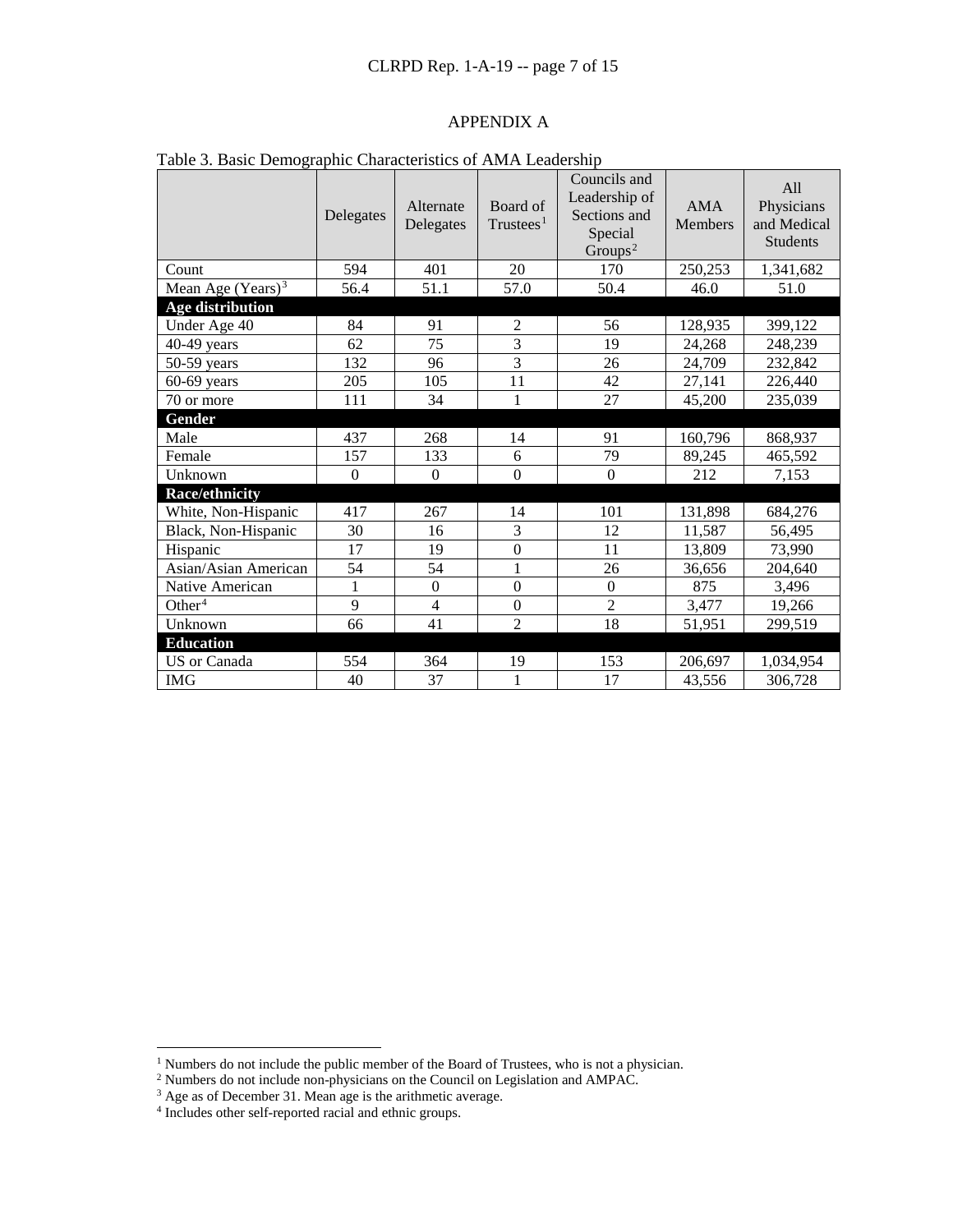|                                              | Delegates      | Alternate<br>Delegates | Board of<br><b>Trustees</b> | Councils and<br>Leadership of<br>Sections and<br><b>Special Groups</b> | <b>AMA</b><br><b>Members</b> | All<br>Physicians<br>and<br>Medical<br>Students |
|----------------------------------------------|----------------|------------------------|-----------------------------|------------------------------------------------------------------------|------------------------------|-------------------------------------------------|
| Count                                        | 594            | 401                    | 20                          | 170                                                                    | 250,253                      | 1,341,682                                       |
| <b>Life Stage</b>                            |                |                        |                             |                                                                        |                              |                                                 |
| Student <sup>1</sup>                         | 30             | 25                     | 1                           | 20                                                                     | 56,192                       | 109,082                                         |
| Resident <sup>1</sup>                        | 31             | 23                     | $\mathbf{1}$                | 19                                                                     | 61,928                       | 139,222                                         |
| Young (under 40 or first 8                   |                |                        |                             |                                                                        |                              |                                                 |
| years in practice) <sup>2</sup>              | 31             | 55                     | 1                           | 27                                                                     | 19,698                       | 209,120                                         |
| Established (40-64)                          | 296            | 210                    | 10                          | 58                                                                     | 54,466                       | 544,007                                         |
| Senior $(65+)$ <sup>2</sup>                  | 206            | 88                     | 7                           | 46                                                                     | 57,969                       | 340,251                                         |
| <b>Present Employment</b>                    |                |                        |                             |                                                                        |                              |                                                 |
| Self-Employed Solo Practice                  | 89             | 39                     | 5                           | 21                                                                     | 19,263                       | 115,266                                         |
| Two Physician Practice                       | 13             | 9                      | $\mathbf{1}$                | $\overline{2}$                                                         | 3,560                        | 22,050                                          |
| <b>Group Practice</b>                        | 240            | 160                    | $\overline{7}$              | 47                                                                     | 55,933                       | 544,717                                         |
| Non-Government Hospital                      | 30             | 23                     | $\mathbf{0}$                | $\overline{7}$                                                         | 6,255                        | 42,014                                          |
| <b>State or Local Government</b><br>Hospital | 62             | 46                     | $\overline{2}$              | 20                                                                     | 10,594                       | 92,236                                          |
| <b>HMO</b>                                   | $\overline{4}$ | 5                      | $\boldsymbol{0}$            | $\mathbf{1}$                                                           | 215                          | 2,243                                           |
| Medical School                               | 25             | 21                     | $\overline{2}$              | 15                                                                     | 2,834                        | 21,563                                          |
| <b>US</b> Government                         | 22             | 20                     | $\overline{0}$              | $\overline{4}$                                                         | 2,654                        | 25,930                                          |
| <b>Locum Tenens</b>                          | 1              | 1                      | $\overline{0}$              | $\overline{0}$                                                         | 454                          | 2,696                                           |
| Retired/Inactive                             | 43             | 19                     | $\overline{0}$              | 12                                                                     | 27,542                       | 157,414                                         |
| Resident/Intern/Fellow                       | 31             | 23                     | 1                           | 19                                                                     | 61,928                       | 139,222                                         |
| Student                                      | 30             | 25                     | $\mathbf{1}$                | 20                                                                     | 56,192                       | 109,082                                         |
| Other/Unknown                                | $\overline{4}$ | 10                     | $\mathbf{1}$                | $\overline{2}$                                                         | 2,829                        | 67,249                                          |
| Self-designated specialty <sup>3</sup>       |                |                        |                             |                                                                        |                              |                                                 |
| <b>Family Medicine</b>                       | 63             | 44                     | 3                           | 11                                                                     | 21,350                       | 155,064                                         |
| <b>Internal Medicine</b>                     | 126            | 81                     | $\overline{5}$              | 25                                                                     | 48,229                       | 306,907                                         |
| Surgery                                      | 140            | 82                     | $\overline{3}$              | 33                                                                     | 34,119                       | 178,587                                         |
| Pediatrics                                   | 25             | 16                     | $\mathbf{0}$                | 12                                                                     | 12,537                       | 116,785                                         |
| OB/GYN                                       | 39             | 17                     | $\boldsymbol{0}$            | 16                                                                     | 12,637                       | 62,509                                          |
| Radiology                                    | 29             | 23                     | $\mathbf{1}$                | $8\,$                                                                  | 8,682                        | 59,898                                          |
| Psychiatry                                   | 29             | 14                     | $\mathbf{1}$                | 14                                                                     | 9,903                        | 69,764                                          |
| Anesthesiology                               | 21             | 15                     | $\overline{2}$              | 6                                                                      | 8,892                        | 61,501                                          |
| Pathology                                    | 12             | 13                     | $\overline{0}$              | $\mathbf{1}$                                                           | 4,377                        | 29,480                                          |
| Other Specialty                              | 80             | 71                     | $\overline{4}$              | 24                                                                     | 33,335                       | 192,105                                         |
| Student                                      | 30             | 25                     | $\mathbf{1}$                | 20                                                                     | 56,192                       | 109,082                                         |

Table 4. Life Stage, Present Employment and Self-Designated Specialty of AMA Leadership

<span id="page-7-2"></span><span id="page-7-1"></span> $3$  See Appendix B for a listing of specialty classifications.

<span id="page-7-0"></span><sup>&</sup>lt;sup>1</sup> Students and residents are so categorized without regard to age.

 $2$  Age delineation reflects section/group definition of its membership.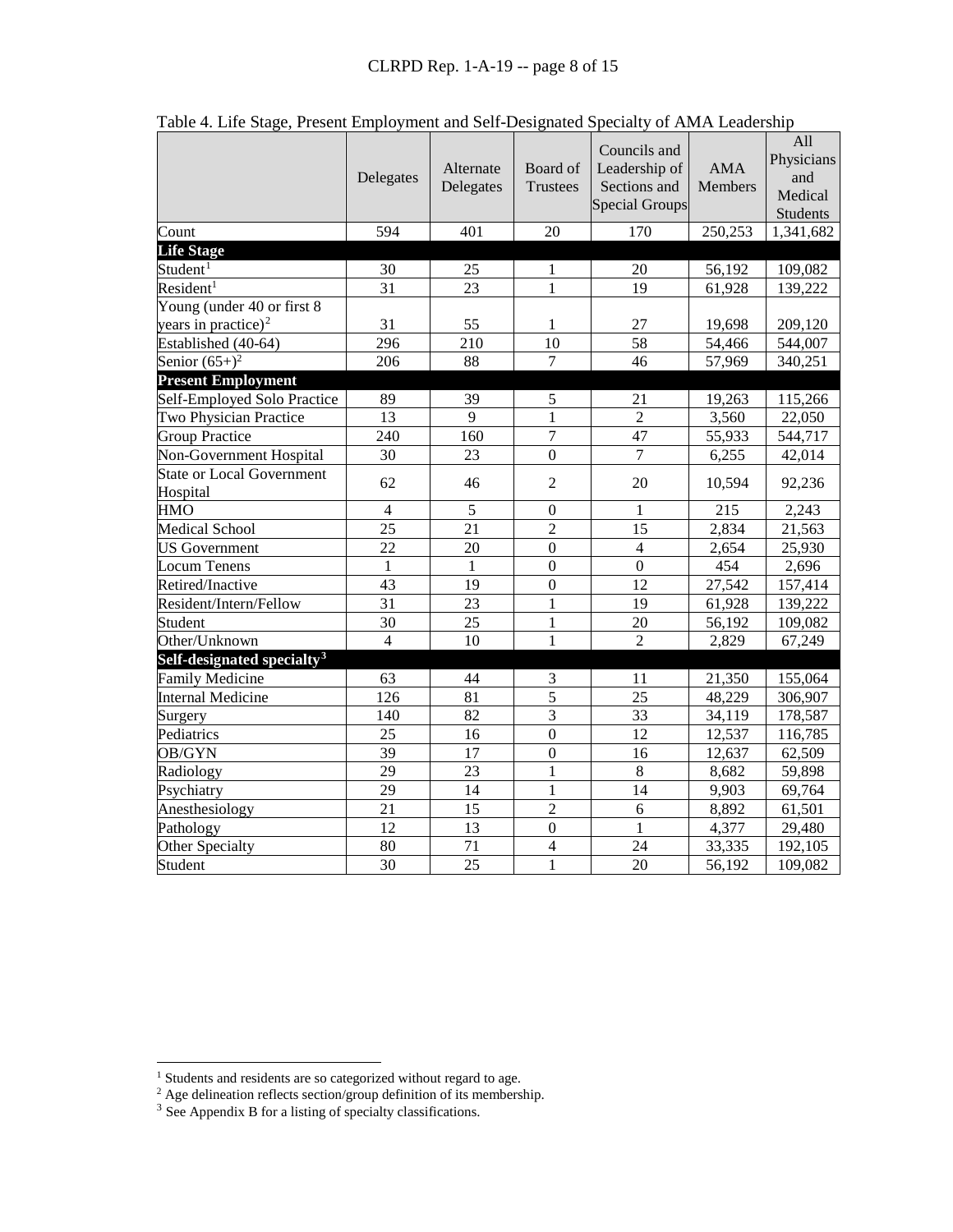|                                                                     | Mean Age | % Female | $\%$ IMG |
|---------------------------------------------------------------------|----------|----------|----------|
| <b>AMA</b> Members<br>$(n = 250, 253)$                              | 47.0     | 35.7%    | 17.4%    |
| <b>Specialty Society</b><br>Delegates and Alternates<br>$(n = 416)$ | 55.7     | 32.2%    | 5.5%     |
| Family Medicine<br>Delegations ( $n = 25$ )                         | 56.0     | 32.0%    | $0.0\%$  |
| <b>Internal Medicine</b><br>Delegations ( $n = 87$ )                | 57.7     | 27.6%    | 10.3%    |
| <b>Surgery Delegations</b><br>$(n = 100)$                           | 57.2     | 16.0%    | 4.0%     |
| <b>Pediatrics Delegations</b><br>$(n=16)$                           | 55.7     | 62.5%    | 0.0%     |
| <b>OB/GYN</b> Delegations<br>$(n = 26)$                             | 55.7     | 61.5%    | 3.8%     |
| <b>Radiology Delegations</b><br>$(n = 28)$                          | 55.9     | 32.1%    | 3.6%     |
| <b>Psychiatry Delegations</b><br>$(n = 25)$                         | 55.2     | 36.0%    | 8.0%     |
| Anesthesiology<br>Delegations $(n=12)$                              | 53.7     | 50.0%    | 8.3%     |
| <b>Pathology Delegations</b><br>$(n=18)$                            | 53.6     | 22.2%    | 0.0%     |
| Other specialty<br>Delegations ( $n = 79$ )                         | 52.3     | 40.5%    | 6.3%     |

Table 5. Characteristics of Specialty Society Delegations<sup>[1](#page-8-0)</sup>

<span id="page-8-0"></span> $\frac{1}{1}$  See Appendix B for a listing of specialty classifications.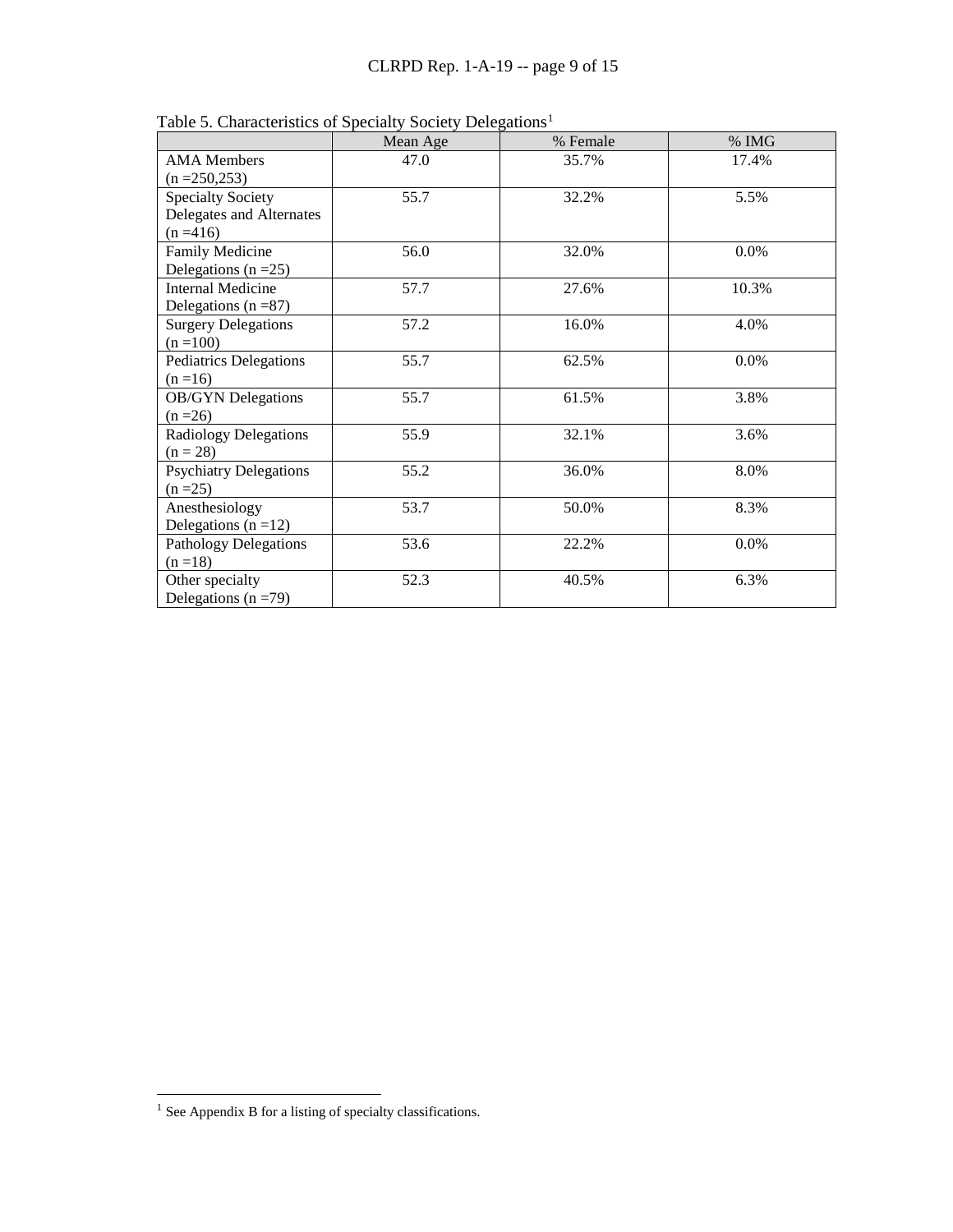| <b>State</b>   | <b>Total AMA</b><br>Members in State | Mean Age of<br><b>AMA</b> Members | Total Number of<br>Delegates and<br>Alternate<br>Delegates | Mean Age of<br><b>AMA</b> Delegates<br>and Alternate<br>Delegates |
|----------------|--------------------------------------|-----------------------------------|------------------------------------------------------------|-------------------------------------------------------------------|
| Alabama        | 3,062                                | 47.9                              | 10                                                         | 54.7                                                              |
| Alaska         | 352                                  | 54.2                              | $\boldsymbol{2}$                                           | $\dagger$                                                         |
| Arizona        | 4,271                                | 47.5                              | 11                                                         | 58.4                                                              |
| Arkansas       | 2,021                                | 45.8                              | 5                                                          | 59.6                                                              |
| California     | 22,429                               | 51.3                              | 42                                                         | 55.8                                                              |
| Colorado       | 4,096                                | 44.1                              | 10                                                         | 54.4                                                              |
| Connecticut    | 3,413                                | 46.6                              | $\,8\,$                                                    | 66.8                                                              |
| Delaware       | 668                                  | 58.5                              | $\sqrt{2}$                                                 | $\dagger$                                                         |
| District of    | 1,981                                | 38.4                              | $\overline{3}$                                             | $\dagger$                                                         |
| Columbia       |                                      |                                   |                                                            |                                                                   |
| Florida        | 13,489                               | 51.7                              | 26                                                         | 56.1                                                              |
| Georgia        | 4,874                                | 49.6                              | 10                                                         | 63.2                                                              |
| Guam           | 25                                   | 57.2                              | $\boldsymbol{2}$                                           | ŧ                                                                 |
| Hawaii         | 1,078                                | 54.1                              | $\mathfrak{Z}$                                             | Ť                                                                 |
| Idaho          | 563                                  | 56.5                              | $\overline{2}$                                             | $\dagger$                                                         |
| Illinois       | 11,069                               | 49.4                              | 21                                                         | 59.0                                                              |
| Indiana        | 4,439                                | 46.7                              | $\,8\,$                                                    | 59.4                                                              |
| Iowa           | 2,151                                | 49.8                              | $\sqrt{5}$                                                 | 57.6                                                              |
| Kansas         | 1,903                                | 53.0                              | $\boldsymbol{7}$                                           | 67.3                                                              |
| Kentucky       | 3,228                                | 45.9                              | $\,8\,$                                                    | 61.8                                                              |
| Louisiana      | 4,024                                | 40.6                              | $\,8\,$                                                    | 52.9                                                              |
| Maine          | 1,337                                | 42.3                              | $\overline{4}$                                             | 65.8                                                              |
| Maryland       | 4,414                                | 50.8                              | 10                                                         | 56.4                                                              |
| Massachusetts  | 12,321                               | 38.2                              | 22                                                         | 56.9                                                              |
| Michigan       | 12,011                               | 44.7                              | 23                                                         | 56.5                                                              |
| Minnesota      | 4,393                                | 47.2                              | $\,8\,$                                                    | 62.4                                                              |
| Mississippi    | 2,749                                | 46.2                              | $\sqrt{6}$                                                 | 56.2                                                              |
| Missouri       | 4,846                                | 42.9                              | $\,8\,$                                                    | 59.3                                                              |
| Montana        | 679                                  | 48.1                              | $\overline{2}$                                             | $\dagger$                                                         |
| Nebraska       | 1,640                                | 43.1                              | $\overline{5}$                                             | 50.0                                                              |
| Nevada         | 1,471                                | 47.6                              | $\overline{4}$                                             | 67.8                                                              |
| New Hampshire  | 877                                  | 50.1                              | $\overline{2}$                                             | $\dagger$                                                         |
| New Jersey     | 7,074                                | 49.2                              | 15                                                         | 63.7                                                              |
| New Mexico     | 1,285                                | 48.7                              | $\overline{4}$                                             | 60.8                                                              |
| New York       | 19,468                               | 46.6                              | 29                                                         | 58.0                                                              |
| North Carolina | 5,181                                | 49.1                              | 9                                                          | 61.3                                                              |
| North Dakota   | 762                                  | 41.2                              | $\overline{2}$                                             | $\dagger$                                                         |
| Ohio           | 10,593                               | 44.6                              | 16                                                         | 55.3                                                              |
| Oklahoma       | 3,751                                | 45.2                              | 8                                                          | 63.1                                                              |
| Oregon         | 1,902                                | 54.0                              | $\overline{4}$                                             | 56.8                                                              |
| Other          | 743                                  | 77.7                              |                                                            |                                                                   |
| Pennsylvania   | 13,213                               | 47.4                              | 21                                                         | 63.5                                                              |
| Puerto Rico    | 1,399                                | 43.4                              | $\overline{4}$                                             | 72.0                                                              |
| Rhode Island   | 1,018                                | 44.5                              | 3                                                          | $\dagger$                                                         |
| South Carolina | 4,572                                | 39.4                              | 10                                                         | 58.3                                                              |
| South Dakota   | 963                                  | 43.7                              | $\overline{2}$                                             | $\dagger$                                                         |

Table 6. Mean Age of AMA Members and Delegations by State

<span id="page-9-0"></span> <sup>†</sup> To protect the privacy of these individuals, data for three or fewer persons are not presented in the table, although the data are included in the overall total.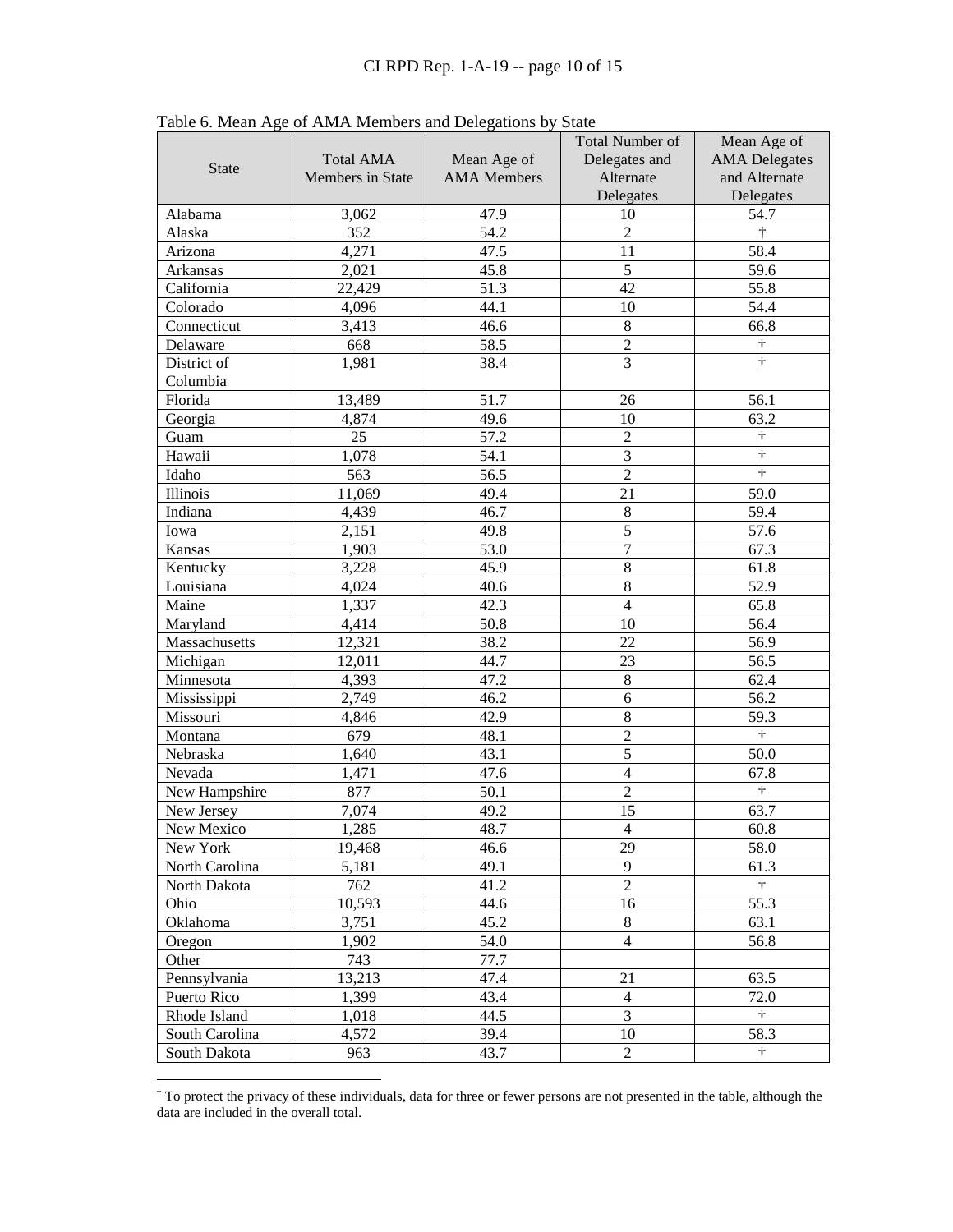# CLRPD Rep. 1-A-19 -- page 11 of 15

| <b>State</b>   | <b>Total AMA</b><br><b>Members</b> in State | Mean Age of<br><b>AMA</b> Members | <b>Total Number of</b><br>Delegates and<br>Alternate<br>Delegates | Mean Age of<br><b>AMA</b> Delegates<br>and Alternate<br>Delegates |
|----------------|---------------------------------------------|-----------------------------------|-------------------------------------------------------------------|-------------------------------------------------------------------|
| Tennessee      | 4,744                                       | 46.3                              | 9                                                                 | 63.2                                                              |
| Texas          | 18,002                                      | 45.9                              | 34                                                                | 58.3                                                              |
| Utah           | 1,668                                       | 50.1                              | 3                                                                 |                                                                   |
| Vermont        | 416                                         | 49.2                              | $\overline{2}$                                                    | 4                                                                 |
| Virgin Islands | 37                                          | 65.4                              |                                                                   |                                                                   |
| Virginia       | 7,111                                       | 44.3                              | 15                                                                | 64.1                                                              |
| Washington     | 3,888                                       | 53.7                              | 9                                                                 | 54.9                                                              |
| West Virginia  | 1,831                                       | 42.7                              | 4                                                                 | 67.8                                                              |
| Wisconsin      | 4,556                                       | 46.7                              | 9                                                                 | 58.2                                                              |
| Wyoming        | 202                                         | 60.8                              | $\overline{2}$                                                    |                                                                   |
| <b>TOTAL</b>   | 250,253                                     | 48.5                              | 501                                                               | 59.6                                                              |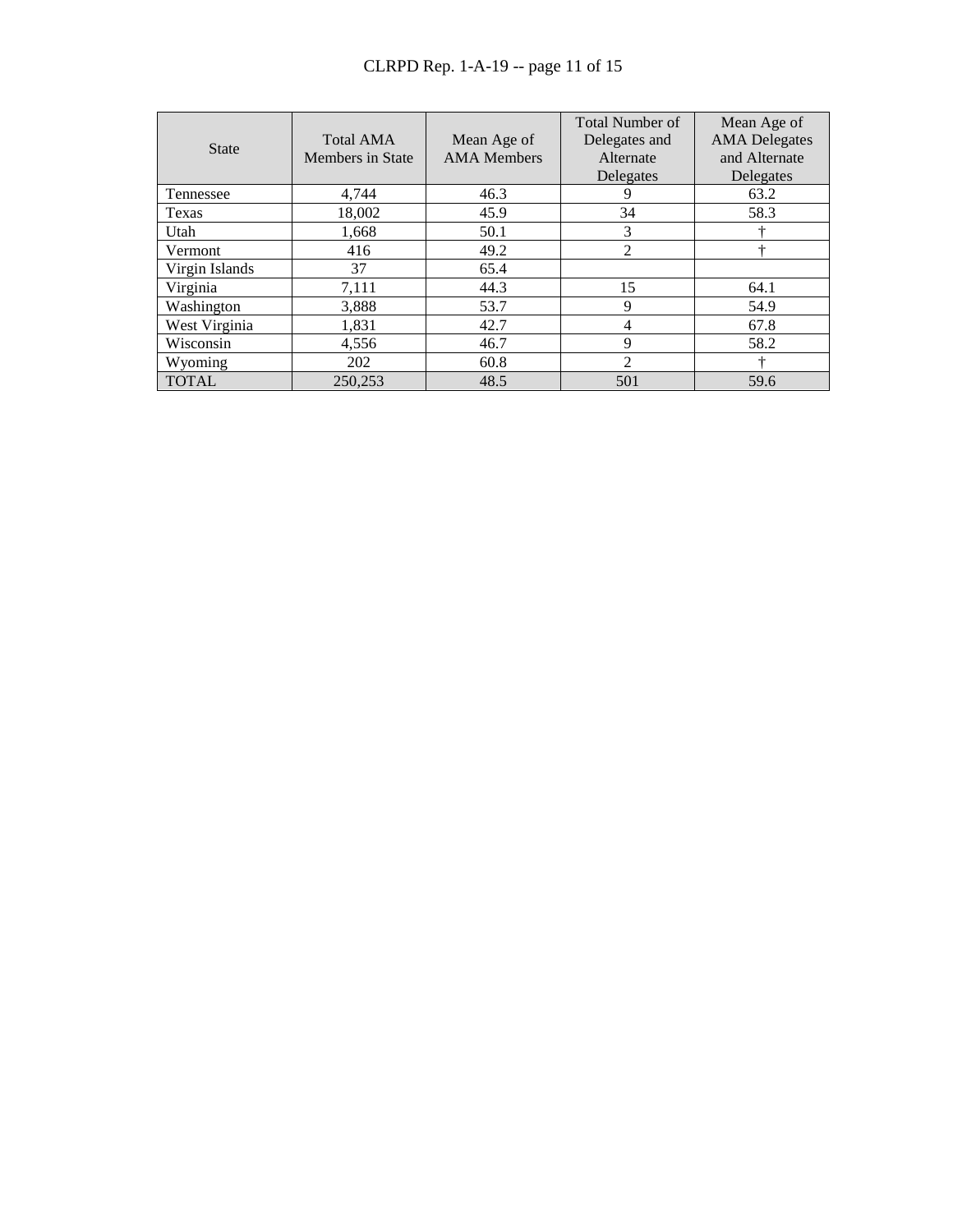|               |            | Total            |              | Number of        |              | Number of        |
|---------------|------------|------------------|--------------|------------------|--------------|------------------|
|               | Total      | Number of        | Percentage   | Female           | Percentage   | <b>IMG</b>       |
|               | <b>AMA</b> | Delegates        | of female    | Delegates        | of IMG       | Delegates        |
| <b>State</b>  | Members    | and              | <b>AMA</b>   | and              | Members in   | and              |
|               | in State   | Alternate        | Members in   | Alternate        | <b>State</b> | Alternate        |
|               |            | Delegates        | <b>State</b> | Delegates        |              | Delegates        |
| Alabama       | 3,062      | 10               | 29.8%        | 1                | 11.9%        | $\overline{0}$   |
| Alaska        | 352        | $\overline{2}$   | 34.4%        | $\mathbf{1}$     | 7.7%         | $\theta$         |
| Arizona       | 4,271      | 11               | 34.0%        | $\overline{2}$   | 16.2%        | $\mathbf{0}$     |
| Arkansas      | 2,021      | $\overline{5}$   | 33.6%        | $\mathbf{1}$     | 11.1%        | 1                |
| California    | 22,429     | 42               | 34.3%        | 11               | 16.1%        | $\overline{2}$   |
| Colorado      | 4,096      | 10               | 38.4%        | $\overline{7}$   | 4.9%         | $\overline{0}$   |
| Connecticut   | 3,413      | $8\,$            | 37.7%        | $\overline{2}$   | 17.4%        | 1                |
| Delaware      | 668        | $\overline{2}$   | 31.3%        | $\overline{2}$   | 24.0%        | $\overline{0}$   |
| District of   |            | 3                |              |                  |              |                  |
| Columbia      | 1,981      |                  | 49.5%        | $\boldsymbol{0}$ | 11.8%        | $\overline{0}$   |
| Florida       | 13,489     | 26               | 30.8%        | $\overline{4}$   | 25.7%        | 3                |
| Georgia       | 4,874      | 10               | 35.0%        | $\overline{2}$   | 16.8%        | 1                |
| Guam          | 25         | $\overline{2}$   | 32.0%        | $\boldsymbol{0}$ | 56.0%        | 1                |
| Hawaii        | 1,078      | 3                | 33.7%        | $\mathbf{1}$     | 11.9%        | $\boldsymbol{0}$ |
| Idaho         | 563        | $\overline{2}$   | 21.1%        | $\mathbf{1}$     | 5.5%         | $\boldsymbol{0}$ |
| Illinois      | 11,069     | 21               | 35.4%        | $\overline{4}$   | 22.6%        | $\overline{7}$   |
| Indiana       | 4,439      | $8\,$            | 32.8%        | $\overline{2}$   | 15.4%        | $\overline{2}$   |
| Iowa          | 2,151      | 5                | 32.1%        | $\mathbf{1}$     | 12.8%        | $\boldsymbol{0}$ |
| Kansas        | 1,903      | 7                | 30.0%        | $\mathbf{1}$     | 14.0%        | $\boldsymbol{0}$ |
| Kentucky      | 3,228      | $8\,$            | 33.0%        | $\boldsymbol{0}$ | 15.1%        | $\boldsymbol{0}$ |
| Louisiana     | 4,024      | 8                | 38.7%        | 3                | 13.8%        | 1                |
| Maine         | 1,337      | $\overline{4}$   | 43.2%        | $\mathbf{1}$     | 8.0%         | $\boldsymbol{0}$ |
| Maryland      | 4,414      | 10               | 37.6%        | 5                | 20.8%        | $\overline{4}$   |
| Massachusetts | 12,321     | 22               | 45.4%        | $\overline{4}$   | 16.1%        | 1                |
| Michigan      | 12,011     | 23               | 36.3%        | $\overline{7}$   | 23.7%        | 6                |
| Minnesota     | 4,393      | $8\,$            | 35.0%        | 3                | 13.5%        | $\boldsymbol{0}$ |
| Mississippi   | 2,749      | 6                | 31.5%        | $\overline{2}$   | 10.1%        | $\mathbf{1}$     |
| Missouri      | 4,846      | 8                | 36.9%        | $\mathbf{1}$     | 10.6%        | $\overline{2}$   |
| Montana       | 679        | $\overline{2}$   | 38.4%        | $\mathbf{1}$     | 4.4%         | $\boldsymbol{0}$ |
| Nebraska      | 1,640      | 5                | 35.4%        | $\mathbf{1}$     | 7.8%         | $\boldsymbol{0}$ |
| Nevada        | 1,471      | $\overline{4}$   | 30.3%        | $\mathbf{1}$     | 16.9%        | $\mathbf{1}$     |
| New           |            |                  |              |                  |              |                  |
| Hampshire     | 877        | $\boldsymbol{2}$ | 34.0%        | $\boldsymbol{0}$ | 16.2%        | $\mathbf{0}$     |
| New Jersey    | 7,074      | 15               | 35.1%        | 3                | 29.7%        | $\overline{4}$   |
| New Mexico    | 1,285      | $\overline{4}$   | 37.6%        | $\boldsymbol{0}$ | 10.9%        | $\mathbf{0}$     |
| New York      | 19,468     | 29               | 37.1%        | $\overline{4}$   | 27.2%        | $\overline{4}$   |
| North         |            | 9                |              |                  |              |                  |
| Carolina      | 5,181      |                  | 33.4%        | $\mathfrak{Z}$   | 12.2%        | $\mathbf{0}$     |
| North Dakota  | 762        | $\overline{c}$   | 38.3%        | 1                | 17.6%        | $\boldsymbol{0}$ |
| Ohio          | 10,593     | 16               | 36.3%        | 6                | 16.5%        | 1                |
| Oklahoma      | 3,751      | $8\,$            | 32.5%        | $\sqrt{2}$       | 11.3%        | 1                |
| Oregon        | 1,902      | $\overline{4}$   | 33.4%        | $\mathbf{1}$     | 8.5%         | $\boldsymbol{0}$ |
| Other         | 743        | $\boldsymbol{0}$ | 14.7%        | $\boldsymbol{0}$ | 63.1%        | $\boldsymbol{0}$ |
| Pennsylvania  | 13,213     | 21               | 35.2%        | $\overline{4}$   | 17.0%        | 1                |
| Puerto Rico   | 1,399      | $\overline{4}$   | 40.4%        | $\boldsymbol{0}$ | 19.8%        | $\sqrt{2}$       |
| Rhode Island  | 1,018      | 3                | 40.6%        | $\sqrt{2}$       | 13.9%        | $\mathbf{0}$     |

Table 7. Women and International Medical Graduates on State Association Delegations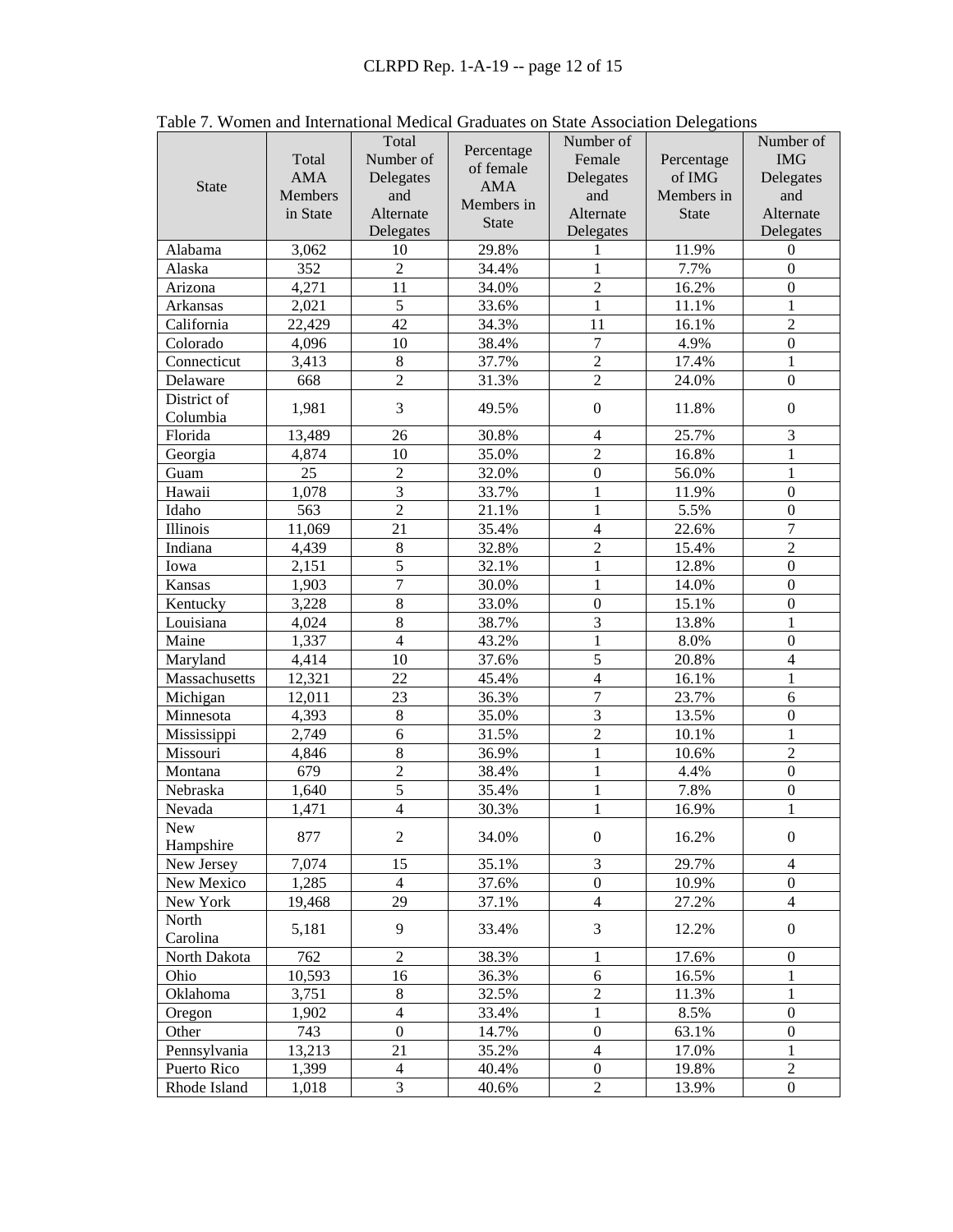| <b>State</b>      | Total<br><b>AMA</b><br><b>Members</b><br>in State | Total<br>Number of<br>Delegates<br>and<br>Alternate<br>Delegates | Percentage<br>of female<br><b>AMA</b><br>Members in<br><b>State</b> | Number of<br>Female<br>Delegates<br>and<br>Alternate<br>Delegates | Percentage<br>of IMG<br>Members in<br><b>State</b> | Number of<br><b>IMG</b><br>Delegates<br>and<br>Alternate<br>Delegates |
|-------------------|---------------------------------------------------|------------------------------------------------------------------|---------------------------------------------------------------------|-------------------------------------------------------------------|----------------------------------------------------|-----------------------------------------------------------------------|
| South<br>Carolina | 4,572                                             | 10                                                               | 39.4%                                                               | 1                                                                 | 5.8%                                               | $\Omega$                                                              |
| South Dakota      | 963                                               | 2                                                                | 34.9%                                                               | ı                                                                 | 11.5%                                              | $\theta$                                                              |
| Tennessee         | 4,744                                             | 9                                                                | 33.7%                                                               | 1                                                                 | 9.4%                                               |                                                                       |
| Texas             | 18,002                                            | 34                                                               | 36.1%                                                               | 11                                                                | 16.8%                                              | $\overline{2}$                                                        |
| Utah              | 1,668                                             | 3                                                                | 26.7%                                                               | $\theta$                                                          | 5.5%                                               | $\theta$                                                              |
| Vermont           | 416                                               | $\overline{2}$                                                   | 39.4%                                                               | $\theta$                                                          | 8.4%                                               | $\theta$                                                              |
| Virgin Islands    | 37                                                | $\theta$                                                         | 29.7%                                                               | $\theta$                                                          | 35.1%                                              | $\theta$                                                              |
| Virginia          | 7,111                                             | 15                                                               | 38.2%                                                               | 4                                                                 | 14.8%                                              | 1                                                                     |
| Washington        | 3,888                                             | 9                                                                | 33.8%                                                               | 3                                                                 | 13.1%                                              | 1                                                                     |
| West Virginia     | 1,831                                             | 4                                                                | 33.4%                                                               | $\boldsymbol{0}$                                                  | 20.2%                                              | $\theta$                                                              |
| Wisconsin         | 4,556                                             | 9                                                                | 34.8%                                                               | $\overline{4}$                                                    | 15.8%                                              |                                                                       |
| Wyoming           | 202                                               | $\overline{2}$                                                   | 24.3%                                                               | $\theta$                                                          | 9.4%                                               | $\boldsymbol{0}$                                                      |
| <b>TOTAL</b>      | 250,253                                           | 501                                                              | 35.7%                                                               | 123                                                               | 17.4%                                              | 53                                                                    |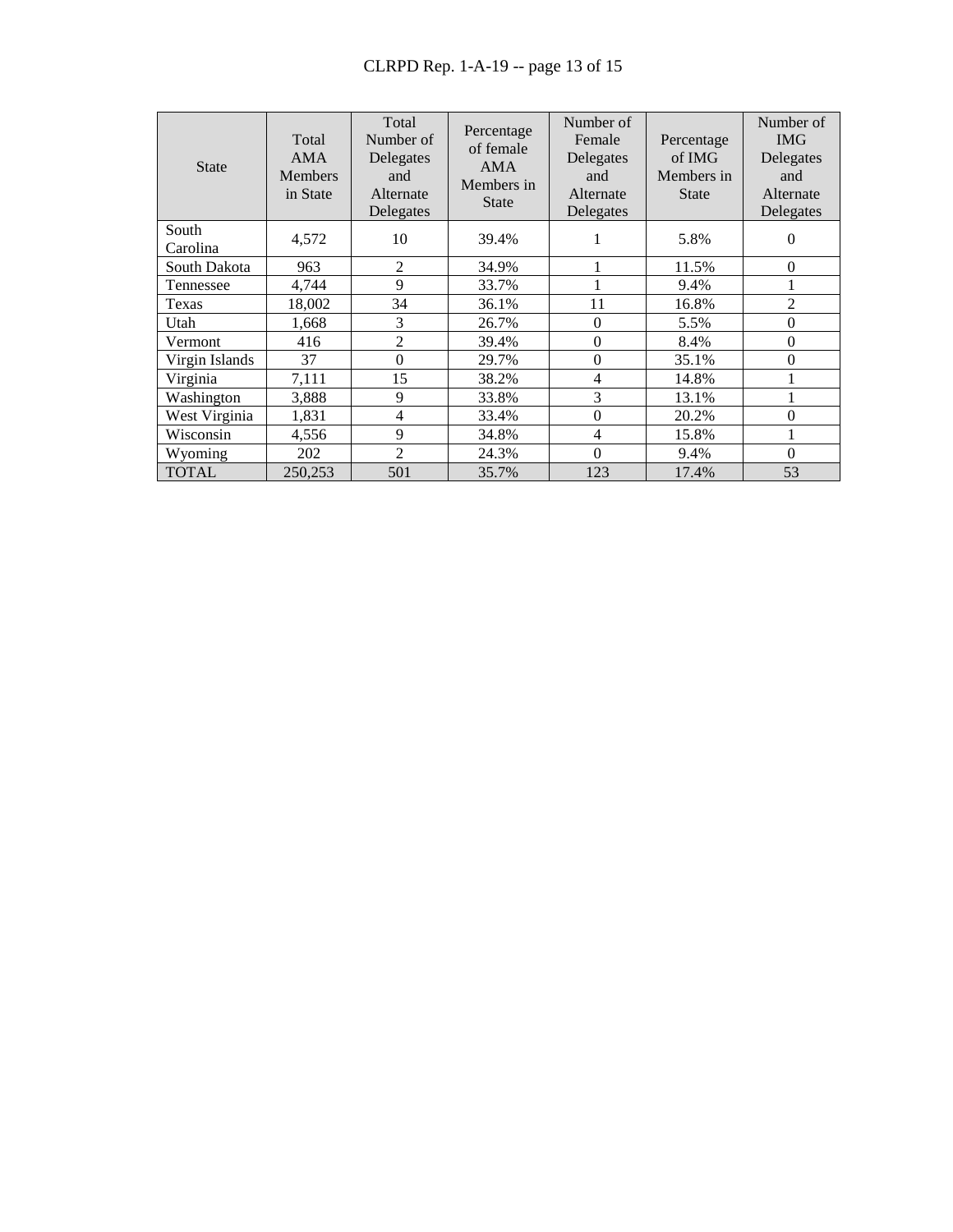American Medical Association Councils, Sections and Special Groups

### **COUNCILS**

- American Medical Political Action Committee
- Council on Constitution and Bylaws
- Council on Ethical and Judicial Affairs
- Council on Legislation
- Council on Long Range Planning and Development
- Council on Medical Education
- Council on Medical Service
- Council on Science and Public Health

### **SECTIONS**

- Academic Physicians Section
- Integrated Physician Practice Section
- International Medical Graduates Section
- Medical Student Section
- Minority Affairs Section
- Organized Medical Staff Section
- Resident and Fellow Section
- Senior Physicians Section
- Young Physicians Section
- Women Physicians Section

### SPECIAL GROUPS

• Advisory Committee on LGBTQ Issues